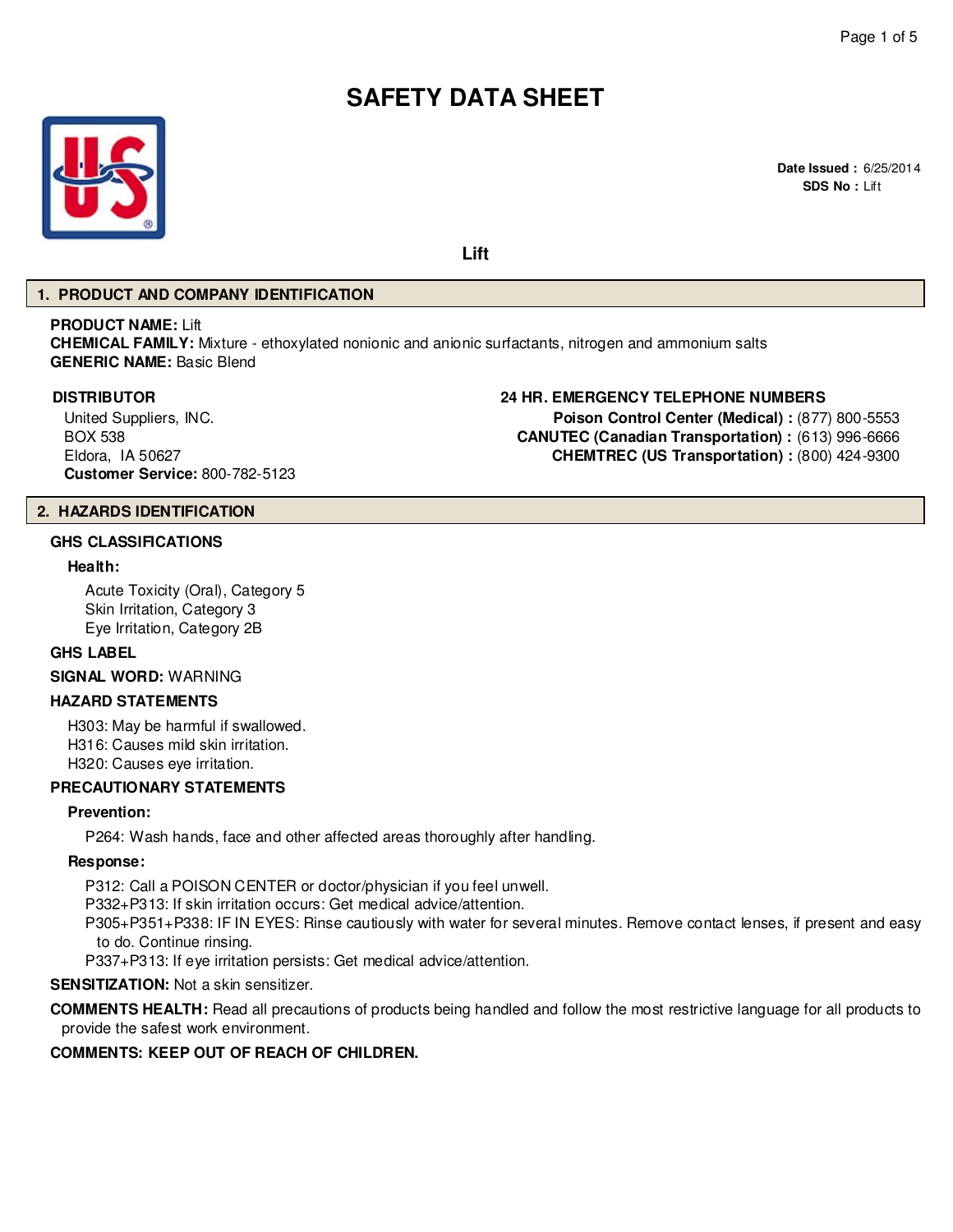#### **3. COMPOSITION / INFORMATION ON INGREDIENTS**

| <b>Chemical Name</b>                                                              | $Wt.$ % | <b>CAS</b> |
|-----------------------------------------------------------------------------------|---------|------------|
| Nitrogen and ammonium salts, surfactants, tryhydroxypropanol and alkaline buffers | 96      | Mixture    |
| Constituents Ineffective as Spray Adjuvants                                       |         | Mixture I  |

#### **4. FIRST AID MEASURES**

**EYES:** Hold eyes open and rinse slowly and gently with water for 15-20 minutes. Remove contact lenses, if present, after the first 5 minutes then continue rinsing eyes. Call a poison control center or doctor for treatment advice.

**SKIN:** Take off contaminated clothing. Rinse skin immediately with plenty of water for 15-20 minutes. Call a poison control center or doctor for treatment advice.

**INGESTION:** Immediately call a poison control center or doctor. Do not induce vomiting unless told to do so by a poison control center or doctor. Have person sip a glass of water if able to swallow. Do not give anything by mouth to an unconscious person.

**INHALATION:** Move person to fresh air. If person is not breathing, call 911 or an ambulance, then give artificial respiration, preferably by mouth-to-mouth if possible. Call a poison control center or doctor for further treatment advice.

**NOTES TO PHYSICIAN:** All treatments should be based on observed signs and symptoms of distress in the patient. Consideration should be given to the possibility that overexposure to materials other than this product may have occurred.

**ADDITIONAL INFORMATION:** Have the product container or label with you when calling a poison control center or doctor, or going in for treatment. For emergency medical assistance call **CHEMTREC 1-800-424-9300**.

#### **5. FIRE FIGHTING MEASURES**

**GENERAL HAZARD:** Toxic fumes may be emitted in a fire situation.

**EXTINGUISHING MEDIA:** Foam, dry chemical, carbon dioxide, water spray or fog.

**HAZARDOUS COMBUSTION PRODUCTS:** Normal combustion forms carbon dioxide, water vapor and may produce oxides of carbon, nitrogen and phosphorous.

**EXPLOSION HAZARDS:** No specific explosion hazards are identified or expected. Always fight fire with the implication that other volatile substances may be present.

**FIRE FIGHTING PROCEDURES:** Evacuate area and fight fire upwind a safe distance to avoid hazardous vapors and decomposition products. Fire exposed containers can build up pressure and should be kept cool with water spray if possible. Explosive vapor could form from ruptured containers. Dike and collect water used to fight fire to prevent environmental damage due to runoff. Foam or dry chemical fire extinguishing systems are preferred to prevent environmental damage from excessive water runoff.

**FIRE FIGHTING EQUIPMENT:** As in any fire, wear self-contained breathing apparatus pressure-demand, (MSHA/NIOSH approved or equivalent) and full protective gear.

# **6. ACCIDENTAL RELEASE MEASURES**

**SMALL SPILL:** Pick up spilled liquid with absorbent material and sweep up for disposal. Place it and damaged unusable containers in a landfill appropriate for non hazardous chemical waste. Check local, state, and federal regulations for proper disposal.

# **ENVIRONMENTAL PRECAUTIONS**

**WATER SPILL:** Do not contaminate any body of water.

**LAND SPILL:** Avoid runoff onto any adjacent land.

**SPECIAL PROTECTIVE EQUIPMENT:** Always wear proper protective equipment when handling this product.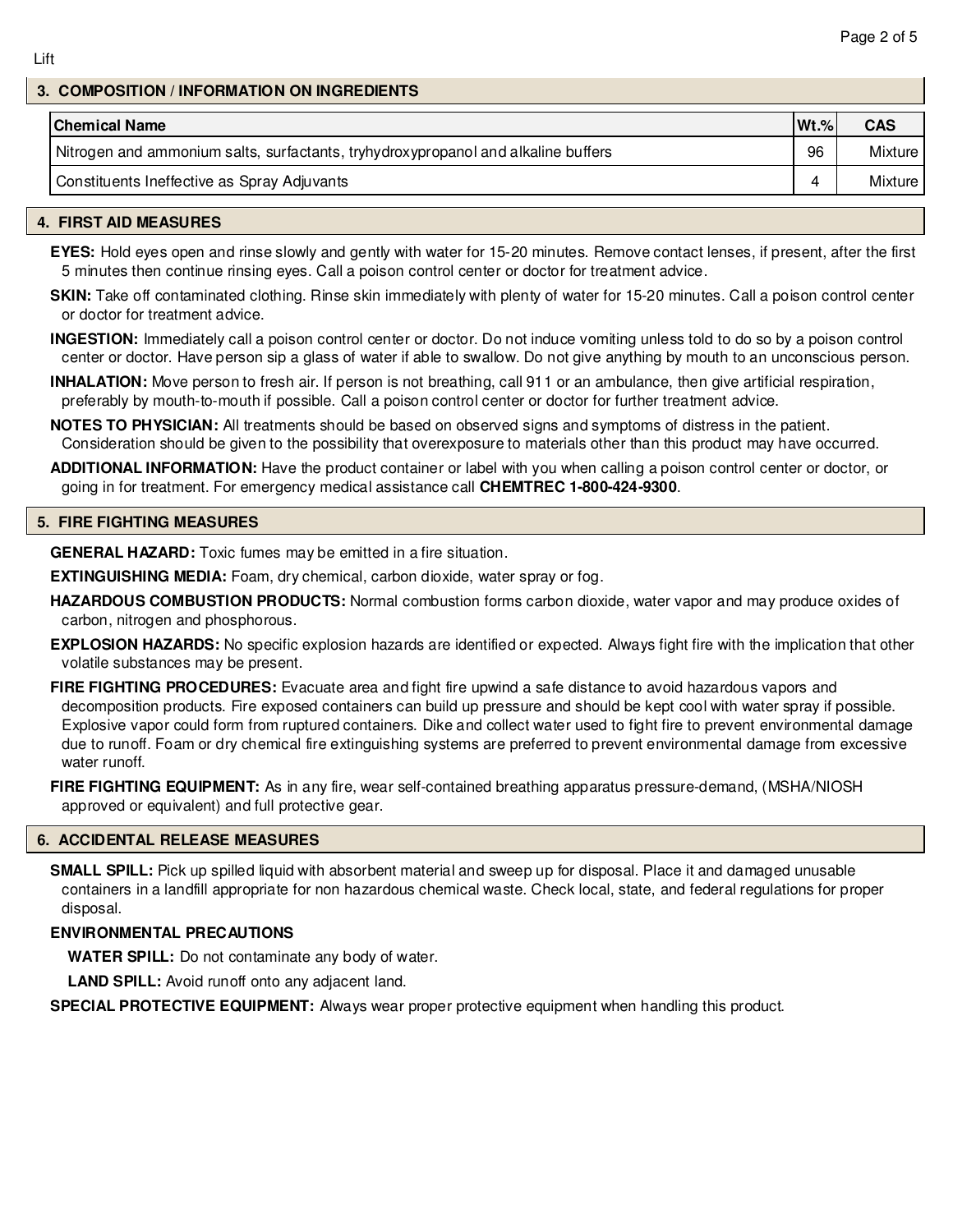# **7. HANDLING AND STORAGE**

**HANDLING:** Wash hands after handling, before eating, drinking, chewing gum, using tobacco, or using the toilet. Avoid contact with eyes and prolonged contact with skin. Remove clothing immediately if pesticide gets inside. Then wash thoroughly and put on clean clothing. Remove PPE immediately after handling this product. Wash the outside of gloves before removing. As soon as possible, wash thoroughly and change into clean clothing.

**STORAGE:** Store in a cool, dry place. Keep containers tightly closed. Store in original container. Do not allow water or other chemicals to be introduced into contents of container. Do not contaminate water sources with equipment wash water, spray disposal wastes or by the cleaning of equipment. Do not store near feed or food products. Do not use or store near open flame or with oxidizing agents.

# **8. EXPOSURE CONTROLS / PERSONAL PROTECTION**

**ENGINEERING CONTROLS:** When handlers use closed systems, enclosed cabs, or aircraft in a manner that meets the requirements listed in the Worker Protection Standard (WPS) for agricultral pesticides [40 CFR 170.240 (d) (4-6)], the handler PPE requirements may be reduced or modified as specified in the WPS.

# **PERSONAL PROTECTIVE EQUIPMENT**

**EYES AND FACE:** Wear chemical goggles or shielded safety glasses (ANSI Z87.1 or approved equivalent) when handling and mixing product. Contact lenses should not be worn when working with chemicals.

**SKIN:** Wear Chemical-resistant gloves such as Viton or barrier laminate, Coveralls over long-sleeved shirt, long pants and chemical resistant footwear plus socks. Chemical resistant headgear for overhead exposure. When exposed to product concentrate, wear a chemical resistant apron.

**RESPIRATORY:** Work in a well ventilated area; exposure to airborne contaminants is not expected to cause concern.

- **PROTECTIVE CLOTHING:** Eye protection, long sleeved shirt and long pants, shoes plus socks and chemical resistant gloves. Follow manufacturer's instructions for cleaning/maintaining PPE. If no such instructions for washables exist, use detergent and hot water. Keep and wash PPE separately from other laundry.
- **OTHER USE PRECAUTIONS:** Avoid contact with skin, eyes, and clothing. Avoid breathing vapors. Wash thoroughly after handling product. Eye wash fountains and drench showers should be located within 100 feet or a 10 second walk from the work area per ANSI Z358.1-1990

# **9. PHYSICAL AND CHEMICAL PROPERTIES**

**ODOR:** Ammonia

**APPEARANCE:** Liquid

**COLOR:** Pale yellow

**pH:** 8.0 to 9.0

**PERCENT VOLATILE:** 20

**FLASH POINT AND METHOD:** > (141°F) PMCC

**SOLUBILITY IN WATER:** Dispersible

**DENSITY:** 9.50-9.84 lbs/gal.

**SPECIFIC GRAVITY:** 1.14 to 1.18 g/mL

**COMMENTS:** These physical data are typical values based on material tested but may vary from sample to sample. Typical values should not be construed as a guaranteed analysis of any specific lot or as specification items.

# **10. STABILITY AND REACTIVITY**

# **STABLE:** Yes

# **HAZARDOUS POLYMERIZATION:** No

**POLYMERIZATION:** Will not occur.

**CONDITIONS TO AVOID:** None known.

**HAZARDOUS DECOMPOSITION PRODUCTS:** Incomplete combustion may yield carbon monoxide, carbon dioxide and other hazardous gas.

**INCOMPATIBLE MATERIALS:** Strong bases, acids and oxidizers.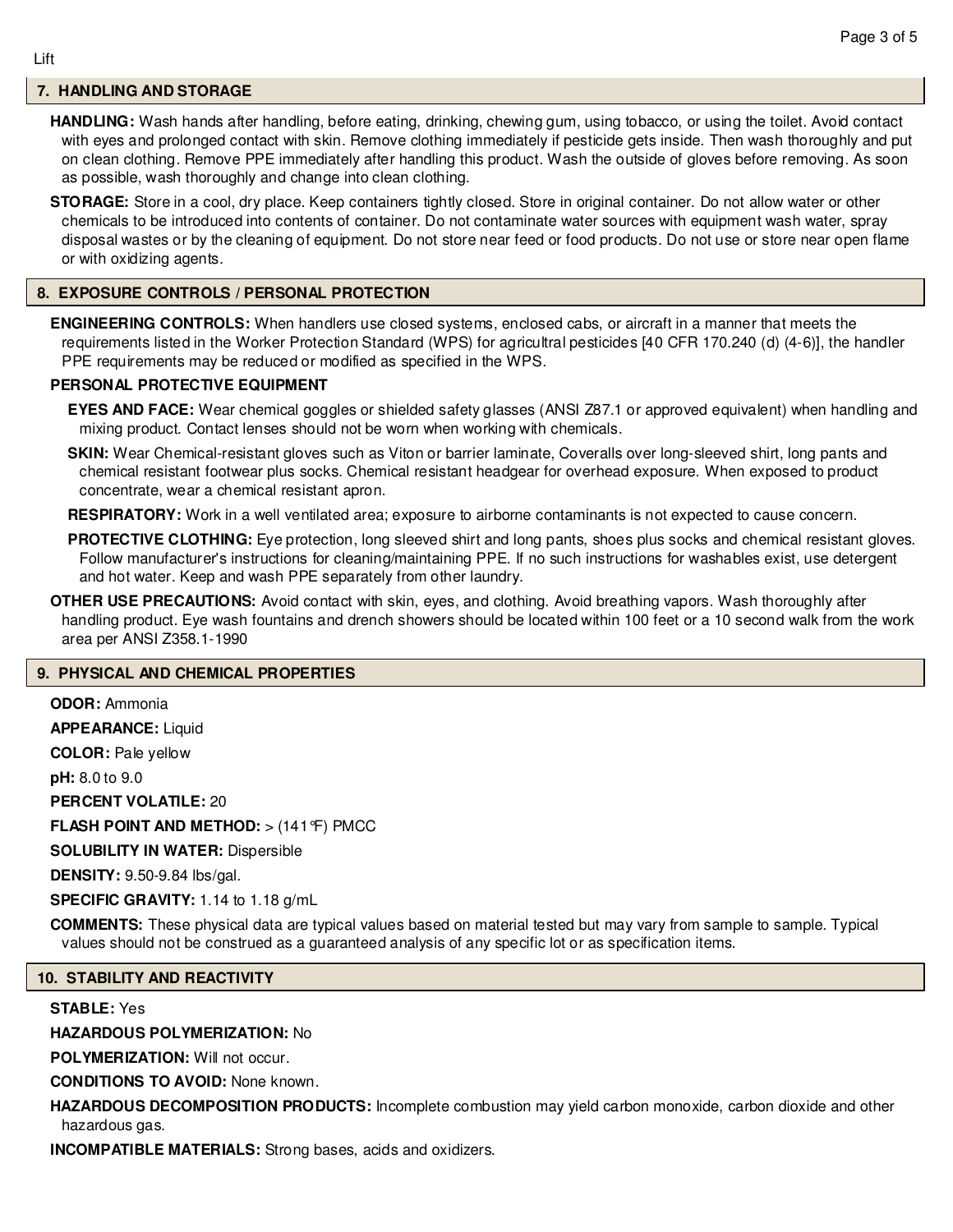# **11. TOXICOLOGICAL INFORMATION**

# **ACUTE**

**DERMAL LD50:** Not Established

**ORAL LD50:** Not Established

**EYE EFFECTS:** Causes mild irritation

**SKIN EFFECTS:** May cause mild irritation

#### **CARCINOGENICITY**

**Notes:** Not listed in OSHA, NTP, IARC or ACGIH

**SENSITIZATION:** Not a contact sensitizer

#### **12. ECOLOGICAL INFORMATION**

**ENVIRONMENTAL DATA:** Ecotoxicity information is not available. This product is not for use in aquatic settings.

#### **13. DISPOSAL CONSIDERATIONS**

**DISPOSAL METHOD:** Do not reuse product containers. Triple rinse (or equivalent), then offer for recycling at an ACRC site (go to http:www.acrecycle.org/ for locations) or by reconditioning, or puncture and dispose of in a sanitary landfill or by other procedures approved by local, state, and federal regulations.

#### **14. TRANSPORT INFORMATION**

# **DOT (DEPARTMENT OF TRANSPORTATION)**

**PRIMARY HAZARD CLASS/DIVISION:** Not regulated by DOT

#### **15. REGULATORY INFORMATION**

#### **UNITED STATES**

**SARA TITLE III (SUPERFUND AMENDMENTS AND REAUTHORIZATION ACT)**

**FIRE:** No **PRESSURE GENERATING:** No **REACTIVITY:** No **ACUTE:** Yes **CHRONIC:** No

**313 REPORTABLE INGREDIENTS:** Not Listed

**CERCLA (COMPREHENSIVE RESPONSE, COMPENSATION, AND LIABILITY ACT)**

**CERCLA RQ:** Not Listed

**CALIFORNIA PROPOSITION 65:** Not Listed